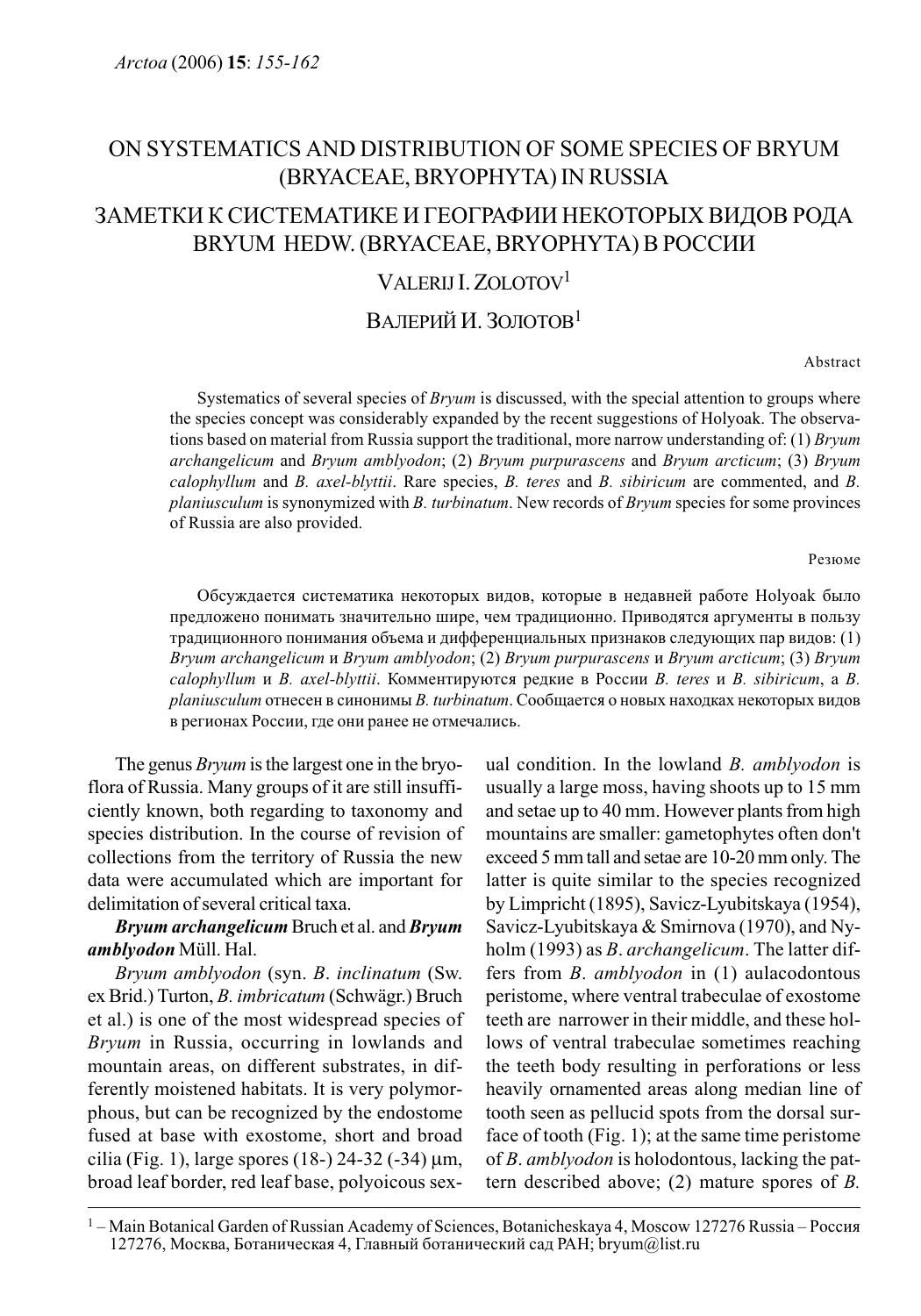

archangelicum are ferrugineous in reflexed light, orange to reddish with blackish ornamentation in compound microscope view; in B. amblyodon spores in both reflexed and transmitted light are greenish, sometimes yellowish or brownishgreen; (3) costa longly excurrent (vs. shortly excurrent in *B. amblyodon*); (4) leaf border inconspicuous (vs. conspicuous in *B. amblyodon*).

Holyoak (2004) synonymized B. amblyodon with *B. archangelicum*, considering their differences to be unstable. However in Russian material in addition to numerous specimens of  $B$ . amblyodon, there are plants with the stable combination of the above mentioned characters of B. archangelicum. The latter was observed in mountain areas of Kola Peninsula, Caucasus, Altai, Yakutia, and Kamchatka. Using this name I follow Limpricht (1895), Savicz-Lyubitskaya & Smirnova (1970) and Nyholm (1993), as I did not study the type. Protologue of *B. archangelicum* mentions "Sporae majusculae, ferrugineae" but provide no information about aulacodontous peristome (which I consider as a main diagnostic character); however this character was not used at all by Bruch et al. (1846). Limpricht (1895) clearly illustrated aulacodontous peristome of B. archangelicum, but it has to be still prooved that this agree with the type of this species. Holyoak (2004) did not mention if he studied the types of B. archangelicum and B. amblyodon. So, at moment, I continue to keep these two species separately.

#### Specimens examined:

Bryum archangelicum: Altai Republic: Altai Mts., Kobiguayuk Creek, 2220 m alt., *Ignatov* #0/108 (MHA); Kamchatskaya Province: Czernyadjeva # 53, #117, 22.VIII.2004 (LE); 19.VIII.2001, Czernyadjeva #116 (LE); Czernyadjeva #19, 16.VII.2003 (LE); 22.VII. 2003, Czernyadjeva #54 (LE); Karachaevo-Cherkessian Republic: Teberda Nature Reserve, 1300 m alt., Zolotov, 5.IX.2005 (MHA); 3150 m alt., Ignatov & Ignato $va \# 05-3639$  (MHA, MW); Murmansk Province,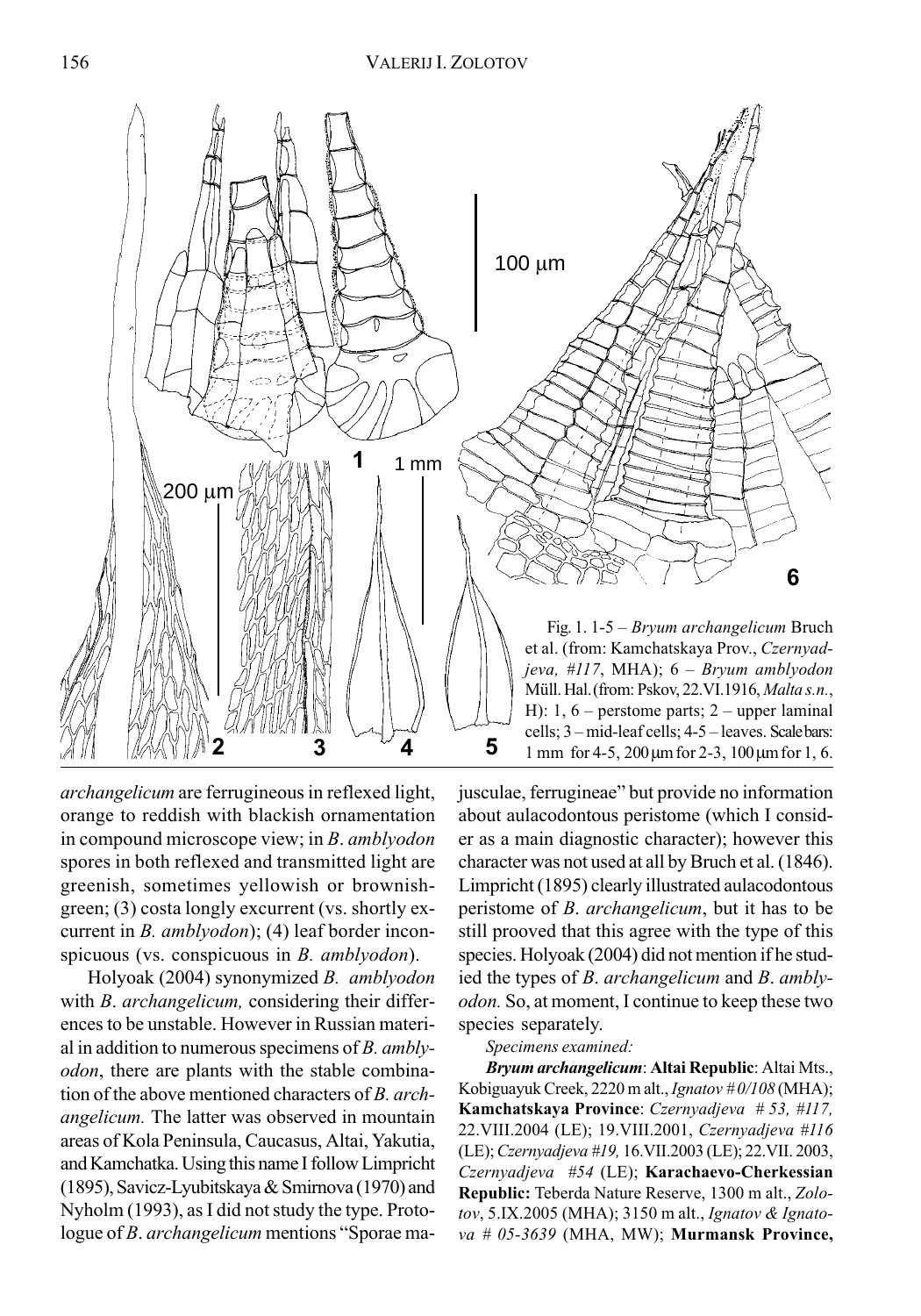Terskij shore of White Sea, Andreeva, 15.VII.1984 (KPABG); Kandalaksha Reserve, Belkina & Likhachev # 319/2 (KPABG); Taimyrsky Autonomous District: Medusa Bay, Varlygina, 11.VII.2003 (MHA, MW); Republic Sakha/Yakutia: Suntar-Khayata Reserve, 760 m alt., Zolotov & Ivanova, 18.VII.2003 (MHA).

Bryum amblyodon: Altai Republic: Krylov, 23.VI.1903 (MHA, LE); Ignatov & Ignatova # 25/61 (MHA); Ignatov, 4.VIII.1992 (MHA); **Republic Bashkortostan**: *Selivanova-Gorodkova # 2* (LE); *Podpera,* 10.VIII.1917 (LE); **Republic Buryatia**: *Tubanova # 5(VII), 37(V), 33(V)* (UUH); Sakhalinskaya Province: Iturup Island, Bakalin #  $K-44-17-05$  (MHA, VLA); Shumshu Island, Bakalin #  $K-128-04$  (MHA, VLA); Republic Kabardino-Balkaria: Ignatov et al., 31.VII. 2004 (MHA); Kamchatskaya Province: 19.VIII.2005, Czernyadjeva #41 (LE); 19.VIII. 2001, Czernyadjeva #116 (LE); Czernyadjeva #47, 6.VIII. 2002 (LE); Czernyadjeva #53, 21.VII.2003 (LE); Czernyadjeva, #65 (LE); Czernyadjeva, 2.VIII.2005 (LE); Karachaevo-Cherkessian Republic: Teberda Nature Reserve, Dombai, 2000 m alt., Zolotov, 10.IX.2005 (MHA); same place, 3000 m alt., Zolotov, 10.IX.2005 (MHA); same place, 3100 m alt., Zolotov, 10.IX.2005 (MHA); Teberda Nature Reserve Dzhamagat River valley, Zolotov, 12.IX.2005 (3 specimens) (MHA); Teberda Nature reserve, Malaja Khatipara Mt. Range, Zolotov, 2.IX.2005 (MHA); same place, Zolotov, 3.IX.2005 (2 specimens) (MHA); Teberda Nature Reserve, Ullu-Murudzhu River valley, Zolotov, 14.IX.2005 (MHA); Moscow Province: Zickendrath # 221 (H); Murmansk Province: Belkina # 35-17-99 (8381), Б87-8-04, 1-6-99, 28-5-86, 51-13-01 (10490), 51-12-01 (10489), 51-14-01 (10491), 51-10-01 (10487), 82-01 (10594) (KPABG); Schljakov # 1804, 1806, 1894, 1921 (KPABG, LE); Schljakov # 88, 145, 237, 252а, 275, 349, 429, 588, 611 (RS-611-72), RS-4-50 (KPABG); Likhachev # 40-6-91, 218- 5-91, 212-1-91, 102-8-91, 54-1-91, 220-8-91, 102-1- 91, 355-6-88, L12-4-97 (5795), 202-25-89 (3310) (KPABG); Dombrovskaja # 163-67 (8565) (KPABG); Belkina & Likhachev # 373/3, 417-9-88 (6756), 218-3- 89 (3338), 323/12, 391-6-88 (KPABG); Pskov Province: Malta, 22.VI.1916 (LE); Sakhalinskaya Province: Sakhalin Island, Barkalov, 3.VIII.2001 (MHA, VLA); Tomsk Province: Dokturovskij (MHA); Vologda Province, Kirillov town, 22.VII.1967, 31.VII. 1967 (MHA); Taimyrskij Autonomous District: Western Taimyr, Varlygina, # 57 (MW, MHA); same place, Varlygina, 25.VII.2002 (MW, MHA); Republic Sakha/Yakutia: Kildjushewskij, #3/5 (LE); Zolotov & Ivanova, # 00-01, 02-01, 02-02, 02-03, 16-01, 25-03, 28-01, 41-01, 41-02, 46-09 46-12, 46-16 (MHA); Nikolin, 28.VI. 1987 & 13.VI. 1990 (SASY); Barychev, 7.VII.1990 (SASY).

Bryum purpurascens (R. Br.) Bruch et al. and Bryum arcticum (R. Br.) Bruch et al.

Holyoak (2004) synonymized these two species because he found that the cross-striolate ornamntation of outer surface of exosiome in B. purpurascens is intergrading to reticulate pattern which is characteristic for *B. arcticum* (and most other Bryum species). These two character states, however, are always quite distinct in Russian collections. Beside the ornamentation of the outer surface of exostome, there is one more stable difference in the structure of the inner surface of teeth: in Bryum arcticum there are septae between the ventral trabeculae, that are absent in B. purpurascens.

In addition, cilia of B. arcticum are always rudimental, while in *B. purpurascens* they are often quite well-developed. This character, of course, can not be used alone because in species with usually reduced cilia, i.e. *B. amblyodon* and *B. algovicum*, more developed and even appeniculate cilia are sometimes observed (althought this can be observed usually on just a single cilium). Summing up, Russian material provides no problem for to be sorted into *B. purpurascens* and *B. arcticum*, and thus we suggest to keep these species separately.

#### Specimens examined:

B. purpurascens: Murmansk Province: Poljanskaja & Gutovskij # 327, 13.VI. 1939 (LE); Sorokin, 08.VIII. 2002 (MHA); Schljakov, # 281, 1039 (KPABG); Likhachev, # 34/5, 247/12 (KPABG); Brotherus, 14.VIII.1885 (LE); Kola, Brotherus, VII.1885 (LE); Vaidoguba, Brotherus, VIII.1885 (LE); Lubovi, Brotherus, VII.1885 (LE); Kuusamo, Brotherus, 17.VII.1883 (LE); Kihlman # 215, 14. VII. 1889 (LE); Komi Republic: Kildjushevskij, Zheleznova & Frolova, 2. VII.1970 (SYKO); Yamalo-Nenetskiy Autonomous District: Salekhard, Soldatenkova, 21.IX.1964 (MHA).

Bryum arcticum: Murmansk Province: Schljakov # 1195 (KPABG, LE); Likhachev # 4-1-78 (9263) (KPABG); Belkina #4-1-97 (5727), ОБ3-1-85 (11877) (KPABG); Karachaevo-Cherkessian Republic: Dombai, Mussa-Achitara Mt., 3000 m alt., Zolotov, 10.IX.2005 (MHA); Taimyrskij Autonomous District: Pospelova # 94/30, VIII.1994 (MW, MHA); North-Eastern Taimyr, 75° 15' N – 112° 30' E, Pospelova # 57, 16.VII.1992 (MW MHA); Western Taimyr, Varlygina, 3.VII.2003 (MW, MHA); Varlygina, 4. VII. 2002 (MW, MHA) (3 specimens); Varlygina,5.VII.2003 (MW, MHA); Varlygina, 25.VII.2003 (MW, MHA); Varlygina, 25.VII.2003 (MW, MHA); Varlygina, 6.VII.2003 (MW, MHA); Varlygina,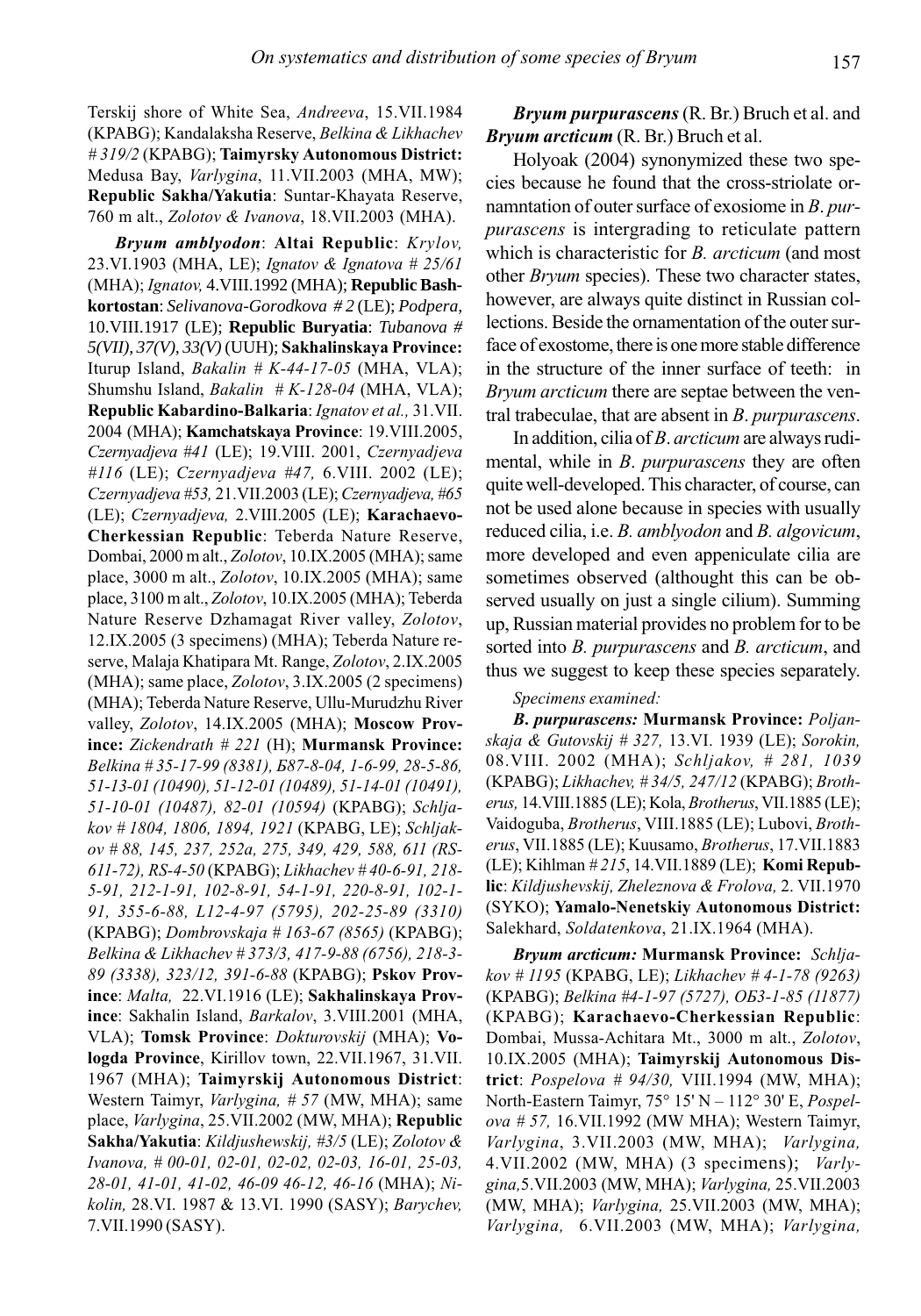

Fig. 2. 1-5 – Bryum axel-blyttii Kaurin ex H. Philib. (from Krasnoyarsk Territory, 20. VIII.1992, Otnyukova s.n., MHA); 6-11 – B. calophyllum R. Br. (from Taimyr Peninsula, Pospelova, #494/152, MHA): 1, 6 – habit; 2, 8 – peristome parts; 5, 7 – upper laminal cells; 3-4, 9-11 – leaves. Scale bars: 1 cm – for 1,6; 1 mm for 3-4, 9-11; 200 μm for 5, 7, 100 μm for 2, 8.

VII.2002 (MW, MHA); Varlygina, 8.VII.2002 (MW, MHA); Republic Buryatia: Tubanova, # 20(VII) (UUH); Republic Sakha/Yakutia: 14.VII.2003, Zolotov & Ivanova, # 36-05 (MHA); 19.VII.2003, Zolotov & Ivanova, # 42-01 (MHA); Kobjajskij Distr., Ivanova, 12.VI. 1990 (SASY) (2 specimes); Bulunskij Distr., Perfiljeva, 14.VII.1987 (SASY); Laptevykh Sea coast, Stepanova, 7.VIII.1981 (SASY).

Bryum calophyllum R. Br. and B. axel-blyttii Kaurin ex H. Philib.

Bryum axel-blyttii was synonymized with B.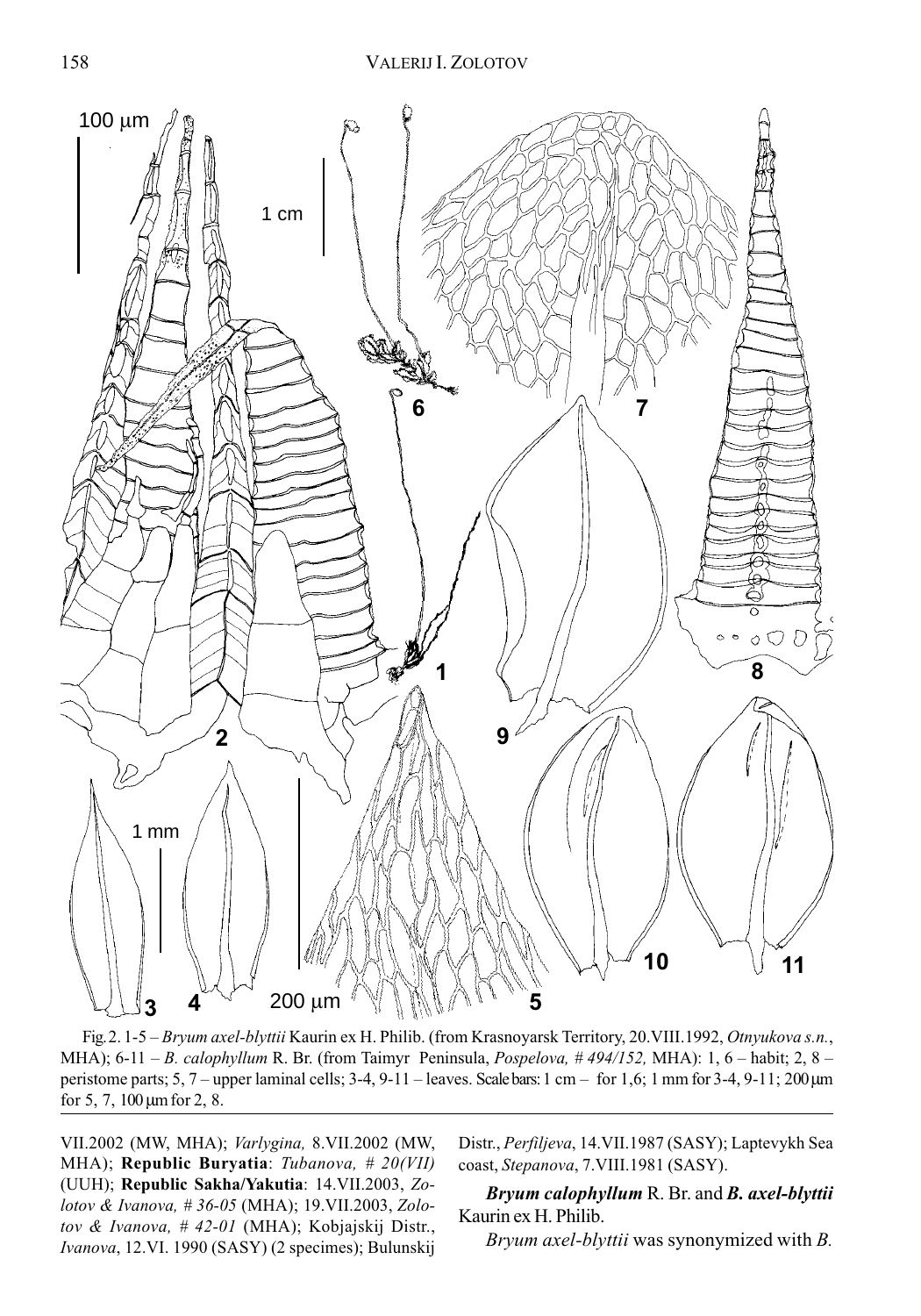

calophyllum by Holyoak (2004). According to relatively few specimens seen from Russia, however, they lack intermediate plants and can be separated. Both species are rather rare in Russia, especially B. axel-blyttii. The latter differs from the more common B. calophyllum in narrower leaves with acute (vs. obtuse) leaf apex, and no or few perforation along the median line of teeth (vs. numerous perforations in B. calophyllum) (Fig. 2). Thus, as in the case of B. archangelicum–B. ablyodon, the studied material provides no evidences for necessity of combining these species.

### Specimens examined:

B. axel-blyttii: Krasnoyarsk Territory, Lama Lake near mouth of Mikchanda Creek, 80 km NE from Norilsk [68°-70° N, 85°-90° E], Larix forest with Betula nana, within moss carpet, Otnyukova, 20.VIII.1992 MHA; Republic Sakha/Yakutia, Ust-Maya District, Allakh-Yun,  $61^{\circ}08'$  N  $- 138^{\circ}03'$  E, willow thicket along river bar, Ignatov, 23. VIII. 2000 [MHA];

B. calophyllum:Taimyrsky Autonomous District: Taimyr Peninsula, Lake Syrutaturku, 73°35' N – 97°30' E, successional grassland on somewhat salty landslide, Pospelova, # 494/152 (MHA); Severnaya Zemlya Archipelago: Oktyabrskoy Revolyutsii Island, Zhiloy Peninsula, 78°-80° N, 93°-100° E, spotty tundra, Khodachek, 24.VII.1975 (LE).

## Bryum teres Lindb.

This species was reported in many regional lists of mosses, but my study of collections in KPABG, LE, SASY revealed that a lot of so-named specimens belong to other species which formed thin shoots due to unfavorite conditions. Carefull study of lower leaves (sometimes already buried in peat) in such collections often allows to find bigger leaves, sometimes allowing to identify species, e.g. B. elegans, B. neodamense, B. pseudotriquetrum, and even B. bicolor, B. intermedium, B. amblyodon, etc. At the same time, B. teres has a number of stable characters: plants in loose tufts,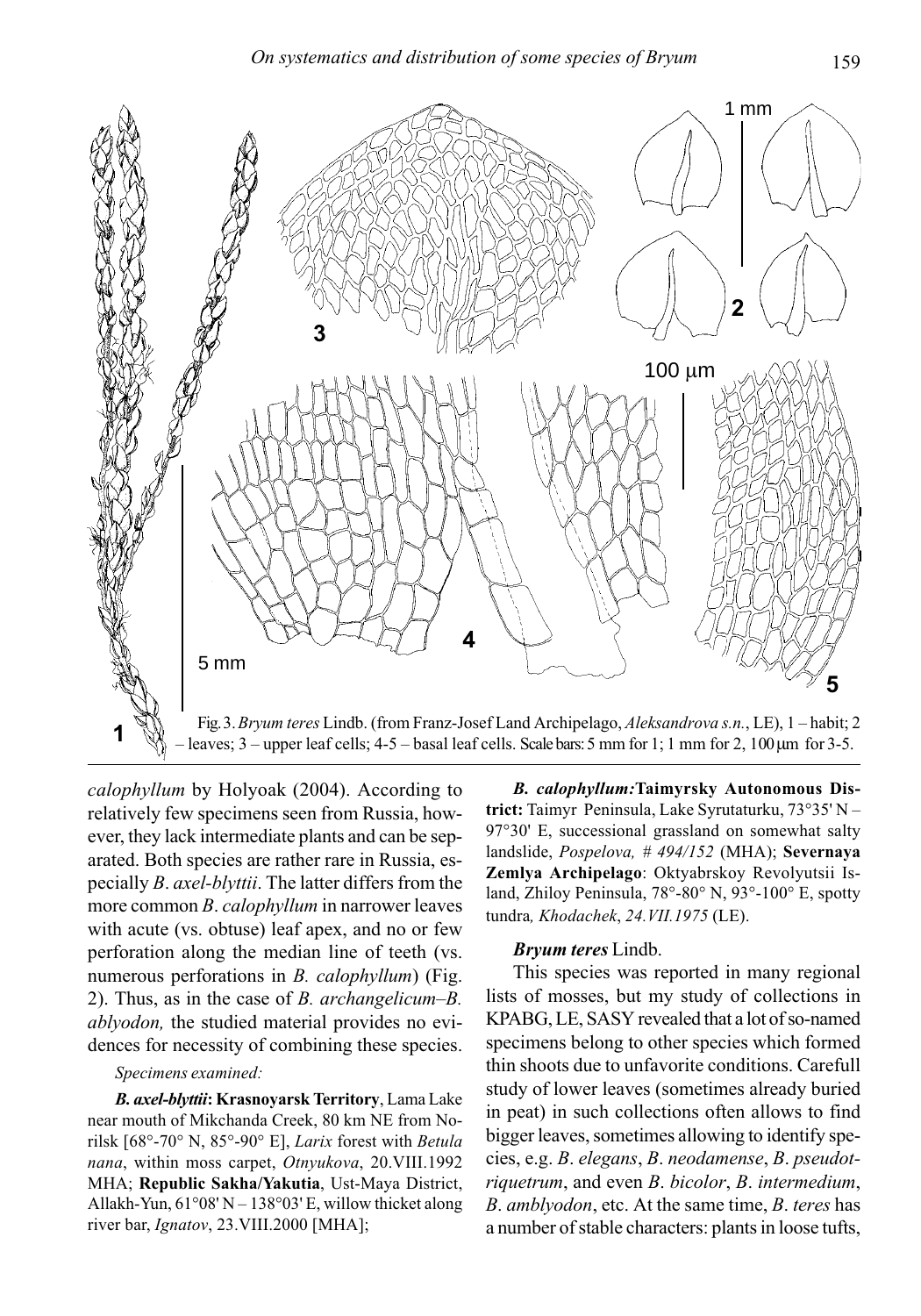easily separating, without rhizoidal tomentum; shoots gracilous, leaves closely imbricate, although they are only slightly overlapping when dry; shoots about 1 cm long, less than 1 mm wide; stem dark-red to black, rigid, fragile (when both dry and wet – so the attempt of leaf detachment often results in fragmentation of stem with leaves); upon drying stem remains straight (neither curved, nor twisted); leaves broadly ovate, with length to width ratio about 1:1, concave, obtuse, non-decurrent, red at base (and sometimes up to halfleaf), 1 mm long, leaf margin plane, not bordered; costa vanished below leaf apex; upper leaf cells thick-walled (Fig. 3). These characters can be found in some young sterile plants of other species, but the obviously adult plants that can be certainly attributed to B. teres are very rare: only two collections were found in herbaria.

Specimens examined: Arkhangelsk Province: Franz-Josef Land Archipelago, Island Zemlya Aleksandry, 80°–85° N, 45°–65° E, along a brook, Aleksandrova (LE); Chukotskiy Autonomous District: Vrangel Island, Rodgers Bay, 71°-72° N, 178°-183° E, mouth of Nasha River, solty place at sea shore, Afonina, 21.IX.1987 (LE).

Bryum turbinatum (Hedw.) Turn., Muscol. Hibern. Spic. 127. 1804. - Bryum planiusculum Lindb.et Arnell., Kongl. Svensk. Vetenskapsakad. Handl. 23(10): 38. 1890. syn. nov. Holotype: "Type! Post mortem Lindbergii insertus. <sup>2</sup>, *Bryum planiusculum n. sp.,* Sibiria, Potkamina Tunguska, 61° 30' Sept. 28/76, Arnell" (H-SOL 0489001!). Isotype (H-BR 0681011!)*.*

Bryum planiusculum was described by a female plants without sporophyte. The type specimens has small yellowish-green tufts of female plants 0.4-1.0 cm tall, evenly foliated, rather opaque; leaves lanceolate, appressed, rigid, keeled, almost non-decurrent, without red color in proximal leaf; costa strong, excurrent; cells in mid-leaf 42-70х15-20 μm; leaf border uniseriate, entire or slightly serrulate above.

No one of plant characters contradict to female plants of B. turbinatum.

### Bryum sibiricum Lindb. & Arnell

According to Lindberg & Arnell (1890) this species differs from the closely related *B. pallens* in non-decurrent, more narrow and more longly acuminate leaves, 4-5-seriate leaf border, longer and narrower urn, and larger exothecial cells. The only specimen which perfectly agree with the original description was found. It is rather contrastingly different from B. pallens which is relatively little variable in gametophytic characters. It is possible that *B. sibiricum* is a good, but very rare species. Further studies of this species are needed.

Specimen examined: Republic Sakha/Yakutia, Khangalasskiy Dictrict, between Kytyl Dzhura and Krestyakh, NW-faced slope, Larix forest, coll. Zakharova, 14.VII.1989, det. Kazanovsky, conf. Zolotov (SASY).

NEW RECORDS OF BRYUM IN RUSSIA

During work on the updated check-list of mosses of the East Europe and North Asia, the lack of data for certain species from some areas was revealed. Thus, the new records for certain areas are listed below:

*Bryum bicolor* Dicks. – **Severnaya Ossetiya– Alania Republic:** Mozdok District, Kizlyar , 43°43'N – 44°35'E, 70-170 m alt., abolished fields and roadsides, *Zolotov*, 5.V.2006-10.V.2006 (MHA); **Stavropol Territory:** Georgievsk, 44°07'N – 43°26'E, 260- 300 m alt., abolished fields and roadsides, *Zolotov*, 5.V.2006-10.V.2006 (MHA).

*B. bimum* (Hedw.) Turn. – **Sakhalinskaya Province**: Iturup Island, Chernye Skaly 45°15'32,1''N – 148°10'22,9''E, 15 m alt., crevices of rocks under *Alnus* canopy, *Bakalin, # K-66-11-05* (MHA, VLA).

B. capillare Hedw. – Sakhalinskaya Province: Iturup Island, 45°15'01,8''N – 148°01'11,7''E, 20 m alt., on soil in forest on steep slope, *Bakalin*,  $#K$ -65-1-05 (MHA, VLA).

B. cryophilum Mårtensson – Taimyrskiy Autonomous District: Taimyr Reserve, Central Byrranga Range, B. Bootankagi River in middle course, near Vetvistyi Creek mouth, 76°22' N – 98°05' E, dry brook bed, on alluvium, Pospelova, # 170 (MHA).

B. elegans Nees ex Brid. – Taimyrskiy Autonomous District: West Taimyr, the Big Arctical State Reserve, Meduza Bay, 73°22' N – 80°32' E, rocky ridge, on rocks and among them, *Varlygi*na, 5.VII.2003 (MHA, MW).

B. klinggraeffii Schimp. – Moscow Province: Moscow, nature park "Valley of Skhodnya River in Kurkino", 55°52,665' N – 37°23,225' E, edge of Betula forest, on soil above concrete block, Zolotov, 9.XII.2006 (MHA); same place, [55°54,634' N – 37°23,080' E], high bank of stream Mashkinsky,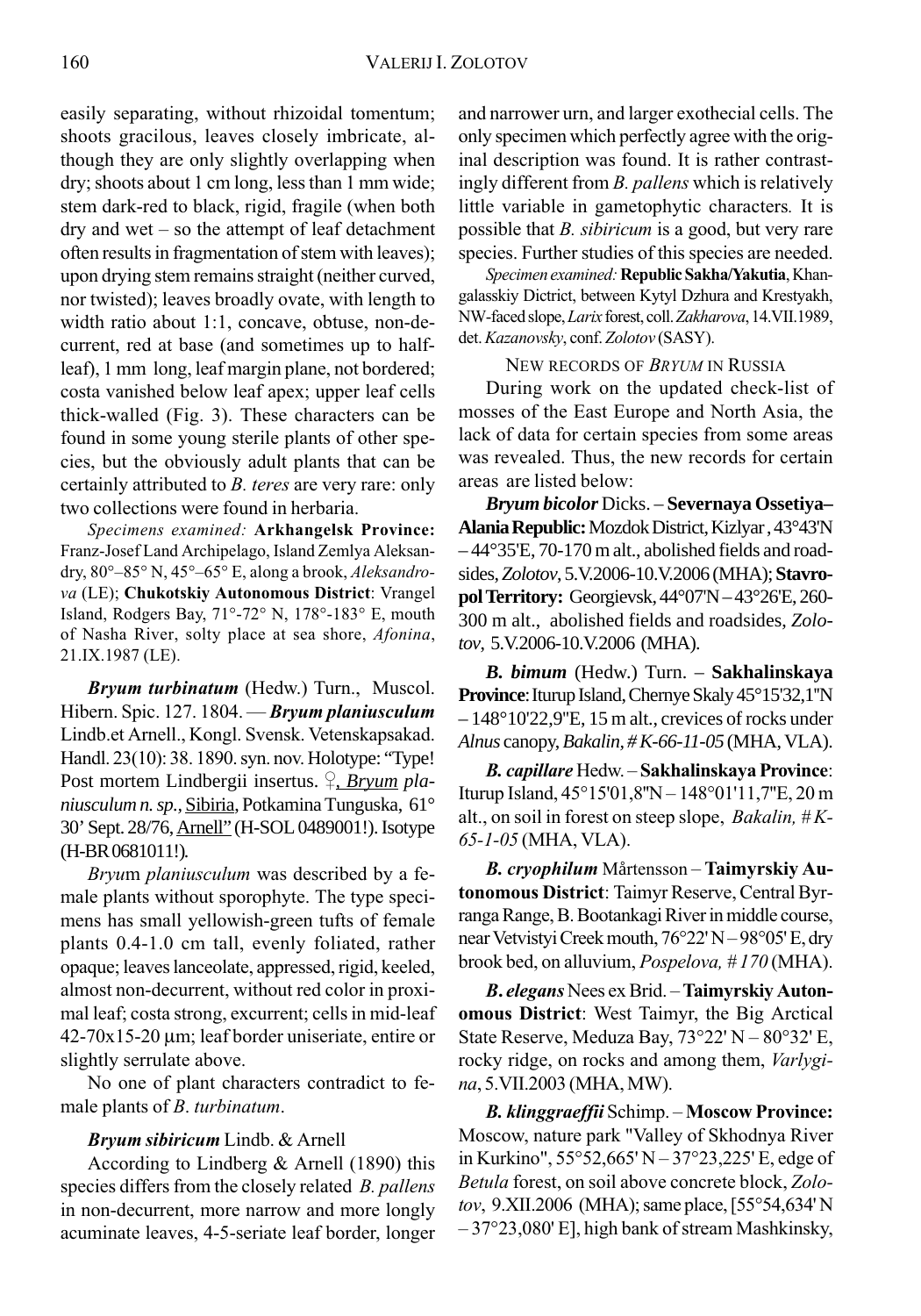

Fig. 4. Bryum sibiricum Lindb. & Arnell (from: Yakutia, 14.VII.1989, Zakharova s.n., SASY): 1, 3 – habit; 2 – capsule;  $4-9$  – leaves;  $10$  – mid-leaf cells;  $11$  – upper laminal cells;  $12$  – part of peristome. Scale bars:  $1 \text{ cm}$  – for  $3$ ; 3 mm for 1; 2 mm for 2; 1 mm for 4-9; 200 μm for 10-11; 100 μm for 12.

on soil among grass, Zolotov, 11.XII.2006 (MHA).

B. knowltonii Barnes – Chukotskiy Autonomous District: Pekulnei range, upper reach of Bychja River,  $65^{\circ}57'$  N –  $174^{\circ}37'$  E, on rocks along stream, Korobkov, 27. VIII. 1977 (LE); Taimyrskiy Autonomous District: Lake Syrutaturku, 73°35' N  $-97^{\circ}30'$  E, grass+Dryas tundra near stream, Pospelova, VII.1994 (MHA, MW); West Taimyr, the Big Arctic State Reserve,Meduza Bay, 73°22' N – 80°32' E, on eroded soil, Varlygina, 11.VII.2003 (MHA, MW).

B. lonchocaulon Müll. Hal. – Chukotskiy Autonomous District: Pekulnei range, upper reach of Bychja River, 65°57' N – 174°37' E, пологий шлейф, бугорковатая кустарничково-осоковая

тундра, Korobkov, 26.VII.1971 (LE).

B. longisetum Blandow ex Schwägr. – Altai Republic: Altai Mts., Saluru Creek, 50°34' N – 89°06' E, on spots of mineral soil, Ignatov, 1.VIII.1993 (MHA).

B. marratii Wilson – Altai Republic: Altai Mts., Tokpak Creek (8 km north of Kosh-Agach), 50°04' N – 88°39' E, 1980 m alt., springy bog aroung a lake in Chuiskaya steppe, Ignatov, 21.VII.1993 (MHA).

B. mildeanum Jur. – Altai Republic: Altai Mts., Shebalino District, Elekmonar Creek Valley, 25 km upstream from the Katun River, 50°34' N – 89°06' E, 1100 m alt., along road across pasture Ignatov & Ignatova, 4.VIII.1991, (MHA).